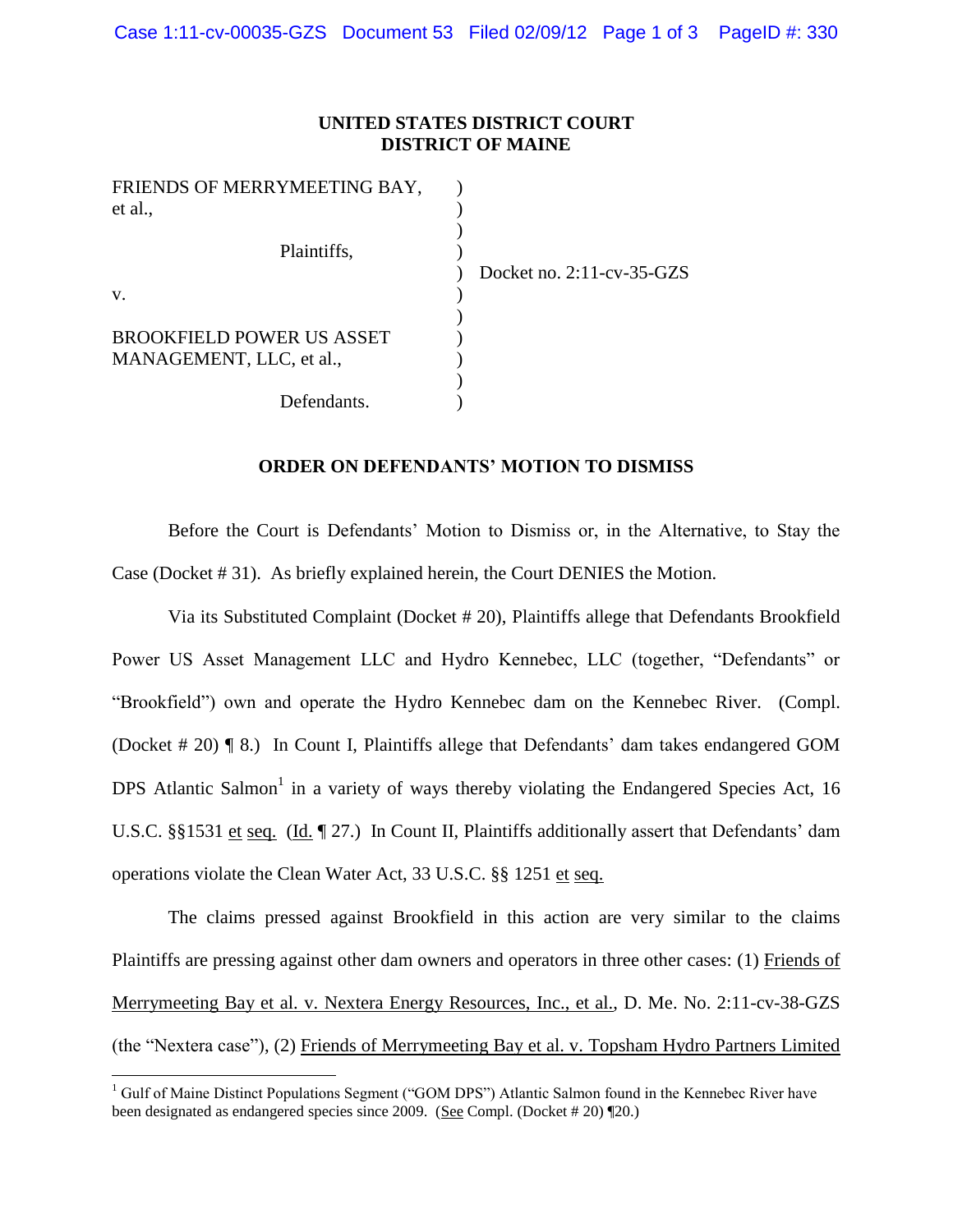Partnership, D. Me. No. 2:11-cv-37-GZS (the "Topsham Hydro case"), and (3) Friends of Merrymeeting Bay et al. v. Miller Hydro Group, D. Me. No. 2:11-cv-36-GZS (the "Miller Hydro case" ) (together, the "FOMB Dam Cases"). Notably, all three of these cases have been the subjects of similar defense motions seeking to dismiss or stay Plaintiffs' claims. After full briefing, the Magistrate Judge recommended that each of these motions be denied. See Friends of Merrymeeting Bay et al. v. Miller Hydro Group, D. Me. No. 2:11-cv-36-GZS, 2011 WL 2790272 (D. Me. July 14, 2011); Friends of Merrymeeting Bay v. Topsham Hydro Partners Ltd., 2:11-cv-37-GZS, 2011 WL 2790470 (D. Me. July 14, 2011); Friends of Merrymeeting Bay et al. v. Nextera Energy Resources, Inc., et al., D. Me. No. 2:11-cv-38-GZS, 2011 WL 4025713 (D. Me. July 22, 2011). Upon *de novo* review, the Court has affirmed each of these recommended decisions. See Friends of Merrymeeting Bay et al. v. Miller Hydro Group, 2011 WL 4025452 (D. Me. Sept. 9, 2011); Friends of Merrymeeting Bay v. Topsham Hydro Partners Ltd., 2011 WL 4025517 (D. Me. Sept. 9, 2011); Friends of Merrymeeting Bay et al. v. Nextera Energy Resources, Inc., et al., 2011 WL 4025508 (D. Me. Sept. 9, 2011).

Brookfield seeks to distinguish its case from these other FOMB Dam cases and thereby achieve a different ruling on the pending motion. While the Court readily acknowledges that the differences highlighted in Brookfield's Motion may ultimately yield a different decision on the merits of Plaintiffs' claim, the Court does not believe these factual differences yield a different analysis of the ripeness of Plaintiffs' claims or the primary jurisdiction argument.

In short, the Court is satisfied that Plaintiffs' Substituted Complaint states ripe claims over which this Court has jurisdiction and upon which relief may be granted. On the facts presented, there is no set date upon which there will be final agency action in this case that would warrant a stay. Thus, without repeating the analysis previously set forth in the above